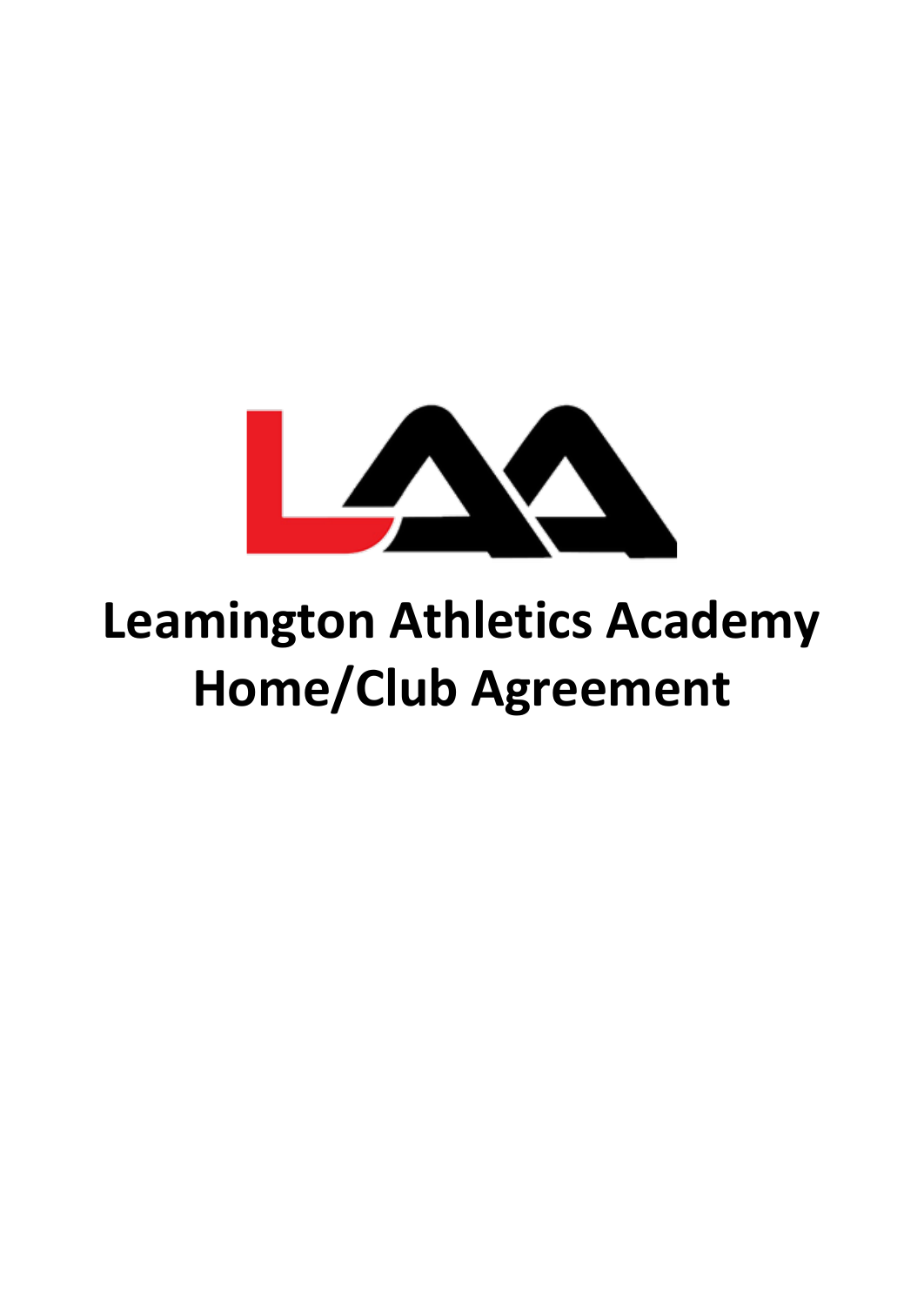In becoming a member of Leamington Athletics Academy (LAA) both the athlete and parents/carers have made a free and positive decision and one we will honour to the fullest of our abilities. It follows therefore they are actively committing to both support and uphold the values of the club. Specifically, they train with commitment in every session, working constructively alongside coaches and fellow athletes across all age groups of the club.

This agreement outlines what all parties agrees to provide as a condition of membership with LAA. Should these not be fulfilled then we will engage in communication to see how we can support you. Equally where you feel we don't fulfil our part of the agreement we actively encourage you to contact us.

Please ensure you have read through this with your athlete, and they understand their agreement as by becoming a member of LAA you enter into this agreement.

## **Club Agreement**

We as Leamington Athletics Academy understand and agree:

- To provide meaningful and engaging training sessions, coving the main proficiencies of track and field which allow for development of athletic skill and knowledge following LAA's curriculum.
- To have suitable qualified coaches who help develop and challenge appropriately an athlete's fitness and skills.
- To plan training sessions, assess and adjust these to individually challenge athletes.
- To provide a safe and supportive space for training, one which encourages all athletes of all abilities to do their best and better themselves and work towards a goal.
- To support for athletes and families with additional needs and challenges.
- To provide opportunities to take your training further including but not exclusive to event specialist and one-to-one coaching with specialised coaches.
- To provide opportunities to compete in competitions across several proficiencies including but not exclusive to: sportshall, cross country, track and field and indoor competitions.
- To provide opportunities to become officials, sports leaders, coaches and other qualifications - where applicable, and support throughout those qualifications.
- To provide connections to trusted sports shops, sports therapists, and other similar trusted business.
- To provide regular communication regarding opportunities within LAA and beyond via e-mail and social media.
- To inform parents/careers about any concerns or problems we have around your child and maintaining regular communication.
- To enforcing our behavioural procedures and code of conduct when it is broken informing parents/careers when required.
- To provide coaches which are all DBS checked and have all received the relevant qualifications as regulated by England Athletics.
- To provide a designated head coach (who is also their first aider) at every session.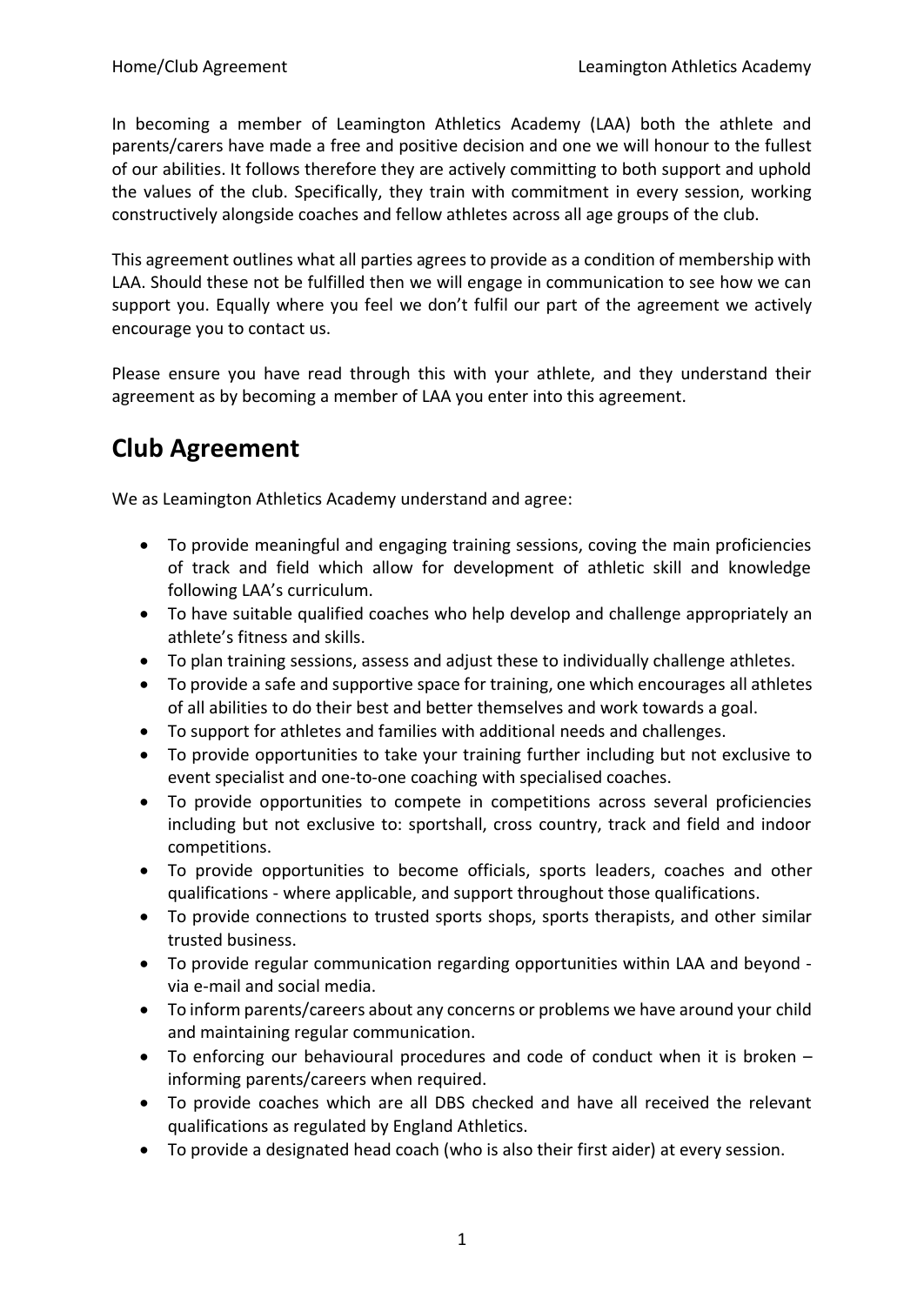• To ensure that all necessary COVID restrictions are followed, and procedures are put in place to ensure the safety of all members of LAA.

## **Athlete Agreement**

As an athlete of LAA you understand and agree:

- To arrive on time for your session and be dressed properly and appropriately for the weather and for physical activity.
- To commit fully to training including but not exclusive to participating, listing, focusing and working to the best of your ability.
- To take full advance of the coaching, training and competition opportunities share by the club.
- To support and adhere to all club polices and codes of conduct.
- To support other members of LAA.
- To maintain high standards about oneself, especially in behaviour and respect.
- To be kind and courteous to all coaches, athletes, and parents/carers at LAA regardless of the circumstance and treat everyone with respect.
- To accept and comply with all and any sanctions applied in line with the LAA behavioural policy.
- Talk to a coach/member of the LAA team if they have any concerns, worries, injuries, conflict within the club.
- Tell their coach if they are injured before or during a session.
- Not to have your phones out while training (including headphones)
- To adhere to any club COVID restrictions.

## **Parent/Carer Agreement**

As a parent/carer of an LAA Athlete you understand and agree:

- To be supportive of the club, its coaches, team, and members.
- To behave politely and courteously toward the coaches, athletes and parents/carers
- To support your child in their training.
- To ensure your child attends club on time, properly equipped.
- To your child is appropriately dressed for the weather at the time of training.
- To let the club coach or welfare officer know of any concerns or problems that might affect your child's ability to attend, train and commit to LAA and its sessions.
- To let the club coach or welfare officer know of any concerns or problems that might affect their child's ability to comply with behavioural policies.
- To get to know about their child's life and aspirations at the club.
- Inform the club of any changes in circumstances with may affect their child's attendance or communication with the club.
- To ensure that the records and information LAA holds about your child are accurate and up to date including contact details, medical and behavioural information and personal circumstances that are deemed relevant as stated above.